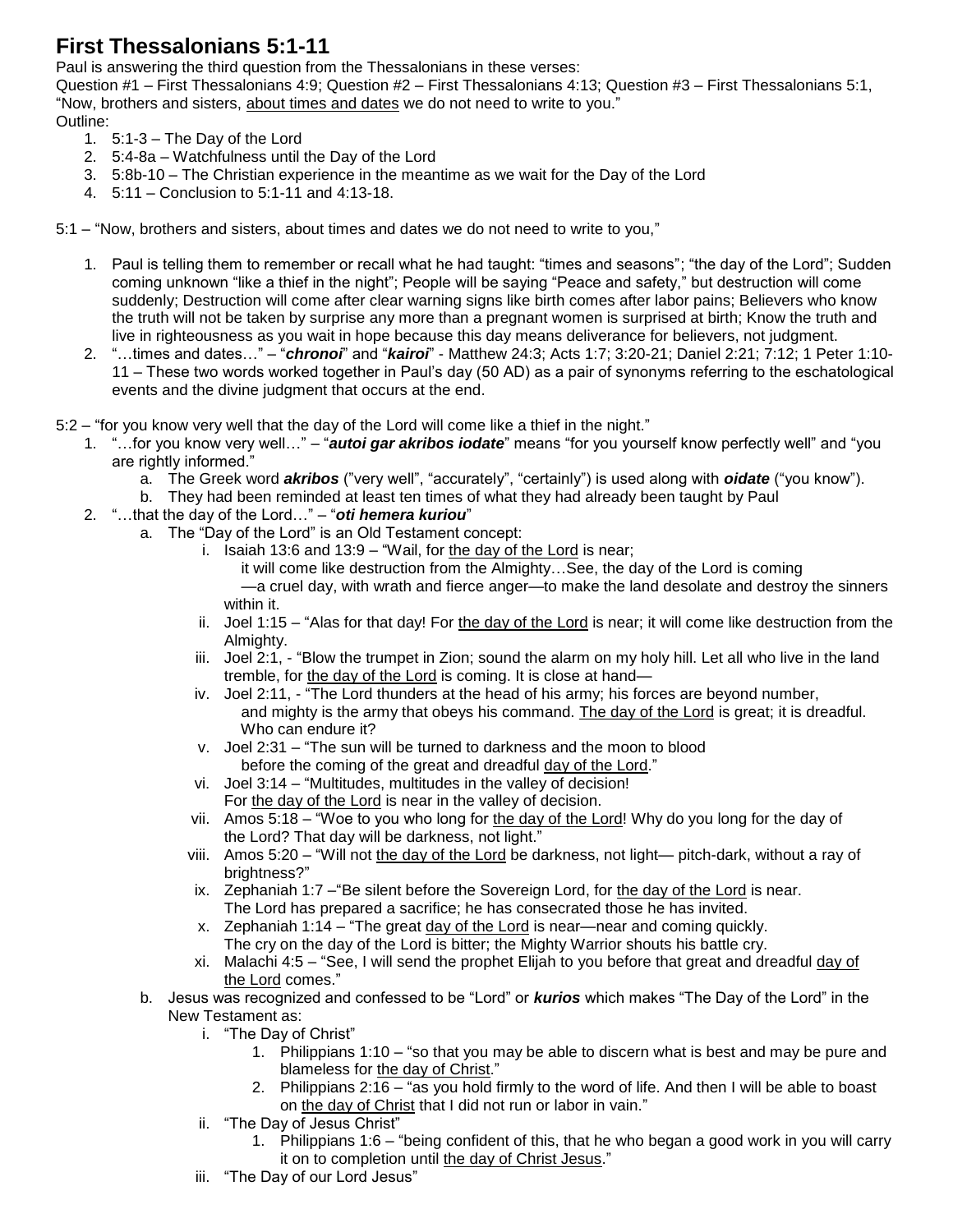- 1. 2 Corinthians 1:14 "as you have understood us in part, you will come to understand fully that you can boast of us just as we will boast of you in the day of the Lord Jesus."
- iv. "The Day of our Lord Jesus Christ"
	- 1. 1 Corinthians 1:8 "He will also keep you firm to the end, so that you will be blameless on the day of our Lord Jesus Christ."
- v. "The Day of the Lord"
	- 1. 2 Thessalonians 2:2 "not to become easily unsettled or alarmed by the teaching allegedly from us—whether by a prophecy or by word of mouth or by letter—asserting that the day of the Lord has already come."
	- 2. 1 Corinthians 5:5 "hand this man over to Satan for the destruction of the flesh, so that his spirit may be saved on the day of the Lord."
	- 3. 2 Peter 3:10 "But the day of the Lord will come like a thief. The heavens will disappear with a roar; the elements will be destroyed by fire, and the earth and everything done in it will be laid bare."
- vi. "The Day"
	- 1. 1 Thessalonians 5:4 "But you, brothers and sisters, are not in darkness so that this day should surprise you like a thief."
	- 2. Romans  $13:12$  "The night is nearly over; the day is almost here. So let us put aside the deeds of darkness and put on the armor of light."
	- 3. 1 Corinthians 3:13 "their work will be shown for what it is, because the Day will bring it to light. It will be revealed with fire, and the fire will test the quality of each person's work."
	- 4. Hebrews 10:25 "not giving up meeting together, as some are in the habit of doing, but encouraging one another—and all the more as you see the Day approaching.
- vii. "That Day" in 2 Thessalonians 1:10, "They will be punished with everlasting destruction and shut out from the presence of the Lord and from the majesty of his power on the day he comes to be glorified in his holy people and to be marveled at among all those who have believed. This includes you, because you believed our testimony to you."
- viii. "The Great Day" in Jude 6, "And the angels who did not keep their positions of authority but abandoned their proper dwelling—these he has kept in darkness, bound with everlasting chains for judgment on the great Day."
- ix. "The Last Day" in John 6:39, "And this is the will of him who sent me, that I shall lose none of all those he has given me, but raise them up at the last day."
- x. "a day" in Acts 17:31, "For he has set a day when he will judge the world with justice by the man he has appointed. He has given proof of this to all men by raising him from the dead."
- c. "The Day of the Lord" is:
	- i. More than a 24 hour period
	- ii. It is an eschatological event
	- iii. It is a day of judgment on the earth
	- iv. It is a time of judgment on God's enemies
	- v. It is a day of salvation for believers
		- 1. Joel 2:23-32
		- 2. Joel 3:18
		- 3. Obadiah 15-21
		- 4. Zech. 14:1-21
		- 5. The double meaning (or, two sided sword) of the Day of the Lord that brings both judgment on the world and deliverance for the believers is repeated in Paul's writings in 2 Thessalonians 1:9-10 –

"They will be punished with everlasting destruction and shut out from the presence of the Lord and from the majesty of his power on the day he comes to be glorified in his holy people and to be marveled at among all those who have believed. This includes you, because you believed our testimony to you."

- vi. Impossible to know when it will occur:
	- 1. Matthew 24:36
	- 2. Mark 13:32-37
	- 3. Acts 1:7
- vii. Always the believer is told to be ready for this day by being alert and living righteously:
	- 1. 1 Thessalonians 5:4-6
	- 2. 2 Peter 3:10-11
	- 3. Matthew 23:43-44
	- 4. Luke 12:39-40
	- 5. Revelation 3:3
	- 6. Revelation 16:15
- 3. "…will come like a thief in the night." "*os kleptes en nukti outos erchetai*"
	- a. The image of a thief in the night captures the both the ideas of:
		- i. Unexpectedness of that Day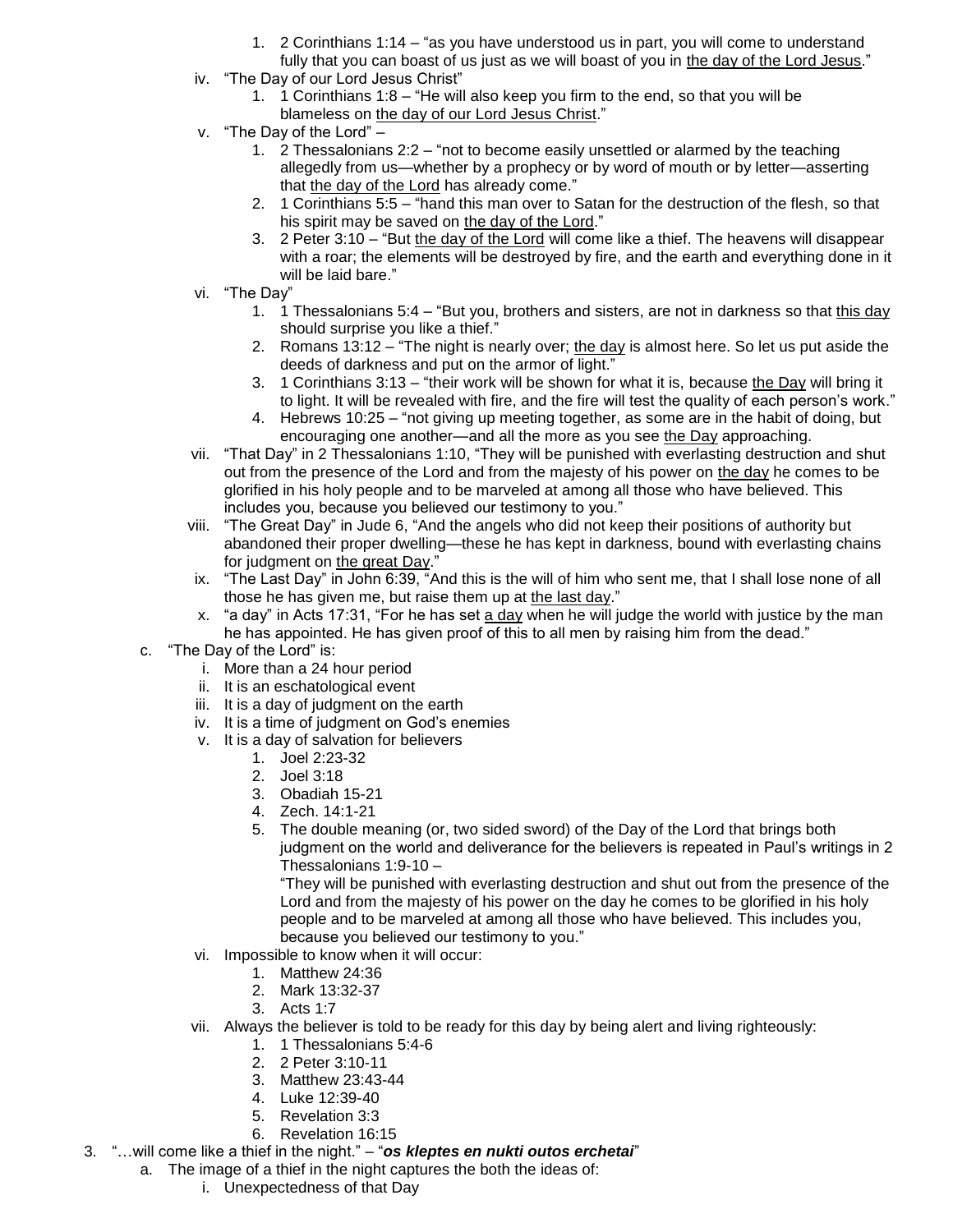- ii. The threat of loss, destruction and damage of that Day
- b. Jesus used the figure of the thief in the night concerning the coming of the Son of Man in:
	- i. Matthew  $24:(39)42-45$  "That is how it will be at the coming of the Son of Man......you do not know on what day your Lord will come."
	- ii. Luke 12:39-40 "...because the Son of Man will come at an hour when you do not expect him."
	- iii. Luke 21:34-36 "Be careful, or your hearts will be weighed down…and that day will close on you unexpectedly like a trap..."
	- iv. Luke 17:24-32 "For the Son of Man in his day will be like the lighting…as it was in the days of Noah, so also will it be in the days of the Son of Man…it was the same in the days of Lot…it will be just like this on the day the Son of Man is revealed…"
- c. Thief in the night is also used in:
	- i. 2 Peter 3:10
	- ii. Revelation 3:3 "Remember, therefore, what you have received and heard; obey it, and repent. But if *(3rd class condition, a possibility)* you do not wake up, I will come like a thief, and you will not know at what time I will come to you."
	- iii. Revelation 16:15 "Behold, I come like a thief! Blessed is he who stays awake and keeps his clothes with him, so that he may not go naked and be shamefully exposed."

5:3 – "While people are saying, 'Peace and safety,' destruction will come on them suddenly, as labor pains on a pregnant woman, and they will not escape."

- 1. The idea of "Peace and Safety" could come one of two places:
	- a. The prophets
		- i. Jeremiah 6:14 "They dress the wound of my people as though it were not serious. 'Peace, peace,' they say, when there is no peace."
		- ii. Jeremiah 8:10-11 "From the least to the greatest, all are greedy for gain; prophets and priests alike, all practice deceit. They dress the wound of my people as though it were not serious. "Peace, peace," they say, when there is no peace."
	- **b.** Roman Empire and the contemporary political slogan of 50 AD: *Pax et securitas,* or "peace and safety". This slogan was printed on coins, monuments and other propaganda distributed among the people in the lands conquered by the Romans.
- 5:4 "But you, brothers and sisters, are not in darkness so that this day should surprise you like a thief.
- 5:5 "You are all children of the light and children of the day. We do not belong to the night or to the darkness. 1. "Son's of light"
	- a. First appears in Luke 16:8, "For the people of this world are more shrewd in dealing with their own kind than are the people of the light."
	- b. John 12:36, "Believe in the light while you have the light, so that you may become children of light." When he had finished speaking, Jesus left and hid himself from them."
	- c. Ephesians 5:8, "For you were once darkness, but now you are light in the Lord. Live as children of light."
	- d. Frequently found in Dead Sea Scrolls of the Qumran community who called themselves "son's of light" and had withdrawn themselves from society in anticipation with an eschatological conflict with the "sons of darkness"
	- e. The focus here is on living in agreement with the Light as we wait in the darkness for the Light to be revealed. In other words, we are to live righteously until the Day of the Lord comes.
	- f. By living as sons of light, or living godly lives, we will be ready for this day that will come like a thief.

5:6 – "So then, let us not be like others, who are asleep, but let us be awake and sober.

- 1. Living "awake" means to be living in righteousness and not in sin.
- 2. Staying awake:
	- a. Mark 13:35, 37 " "Therefore keep watch because you do not know when the owner of the house will come back—whether in the evening, or at midnight, or when the rooster crows, or at dawn… What I say to you, I say to everyone: 'Watch!'"
	- b. Rev. 16:15 " "Look, I come like a thief! Blessed is the one who stays awake and remains clothed, so as not to go naked and be shamefully exposed."
- 3. Be sober
	- a. 1 Peter 5:8 "Be alert and of sober mind. Your enemy the devil prowls around like a roaring lion looking for someone to devour.."
- 5:7 "For those who sleep, sleep at night, and those who get drunk, get drunk at night.
	- 1. Night, darkness, sleep, wickedness, sinful behavior are all associated and placed in contrast to "sons of Light" and staying awake!

5:8 – "But since we belong to the day, let us be sober, putting on faith and love as a breastplate, and the hope of salvation as a helmet.